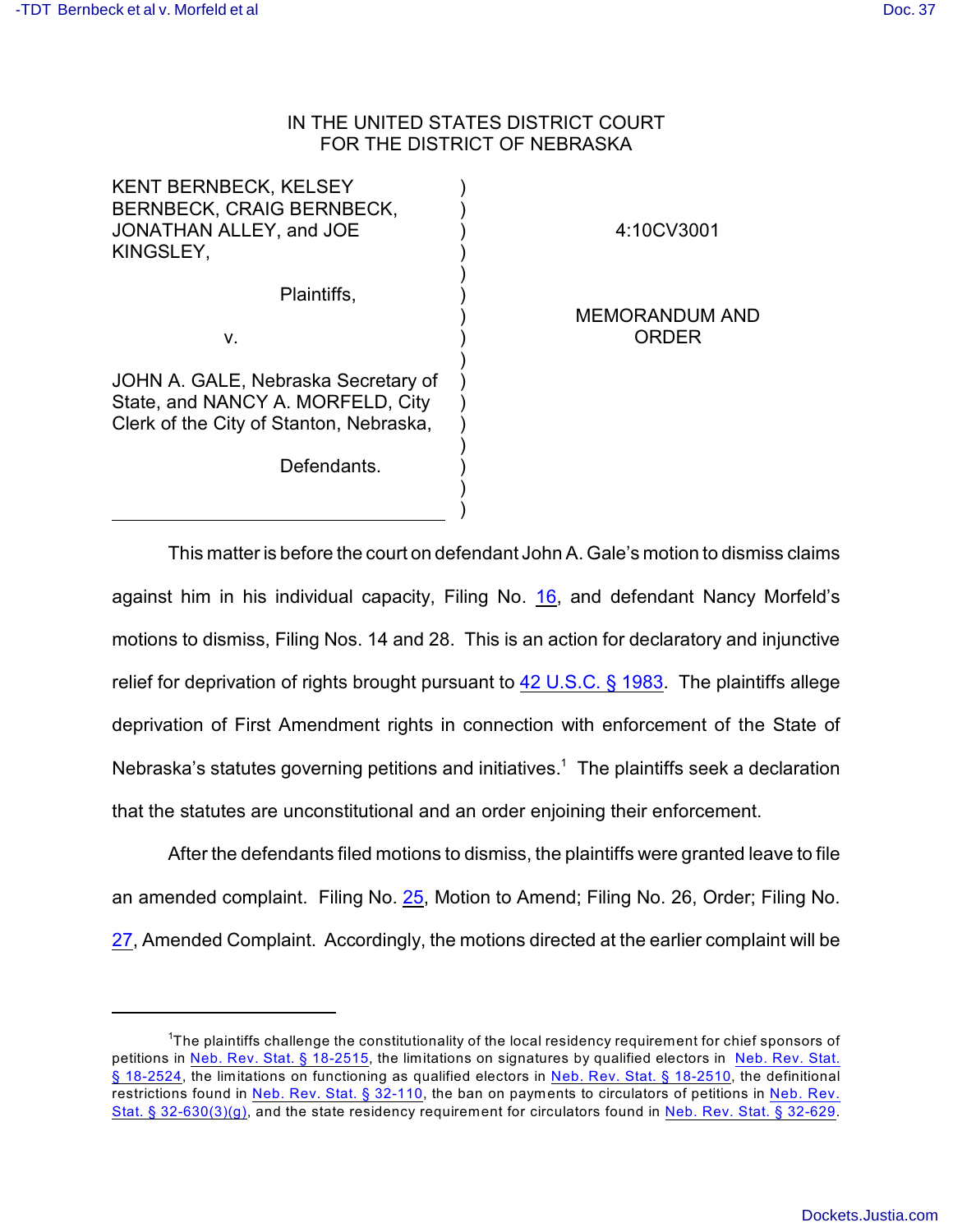denied as moot. Defendant Morfeld has renewed her motion to dismiss with respect to the amended complaint.<sup>2</sup> Filing No. [28](http://ecf.ned.uscourts.gov/doc1/11301992566).

In the amended complaint, the plaintiffs assert claims against the defendants in their official capacities. Defendant Morfeld moves to dismiss the plaintiff's claim for attorney's fees, asserting that the City of Stanton cannot be liable for a damages remedy. She also asserts that her actions were not taken pursuant to a custom or policy of the City of Stanton, Nebraska, but were taken under the mandatory directives of state law. This challenge appears to be a hybrid assertion of sovereign and/or qualified immunity.

The real party in interest in an official-capacity suit is the governmental entity and not the named official. *Hafer v. Melo*, 502 U.S. 21, 25 (1991). Thus, "an official-capacity suit is, in all respects other than name, to be treated as a suit against the entity," *Kentucky v. Graham*, 473 U.S. 159, 166 (1985). The only immunities available to a defendant in an official-capacity action are those that the governmental entity possesses. *Hafer,* 502 U.S. at 25. The principle of sovereign immunity bars suits against States but not lesser entities. *Alden v. Maine*, 527 U.S. 706, 756 (1999) (noting that "[t]he immunity does not extend to suits prosecuted against a municipal corporation or other governmental entity which is not an arm of the State"); *see also Hess v. Port Auth. Trans-Hudson Corp.*, 513 U.S. 30, 47 (1994) (stating that "cities and counties do not enjoy Eleventh Amendment immunity"). In an official-capacity action, the absolute or qualified immunity defenses are not available. *Kentucky v. Graham*, 473 U.S. at 166; *Owen v. City of Independence*, 445 U.S. 622, 657

<sup>&</sup>lt;sup>2</sup>In the report on the parties' Rule 26(f) planning meeting, defendant Gale indicates that he contests the jurisdiction of the court, contending that the plaintiffs lack standing and there is no case or controversy, but that counsel for the parties do not wish to delay proceedings in this matter until the jurisdictional issues are resolved, and defendant Gale will present standing and case or controversy issues at the time of trial. *See* Filing No. [33](http://ecf.ned.uscourts.gov/doc1/11302014501).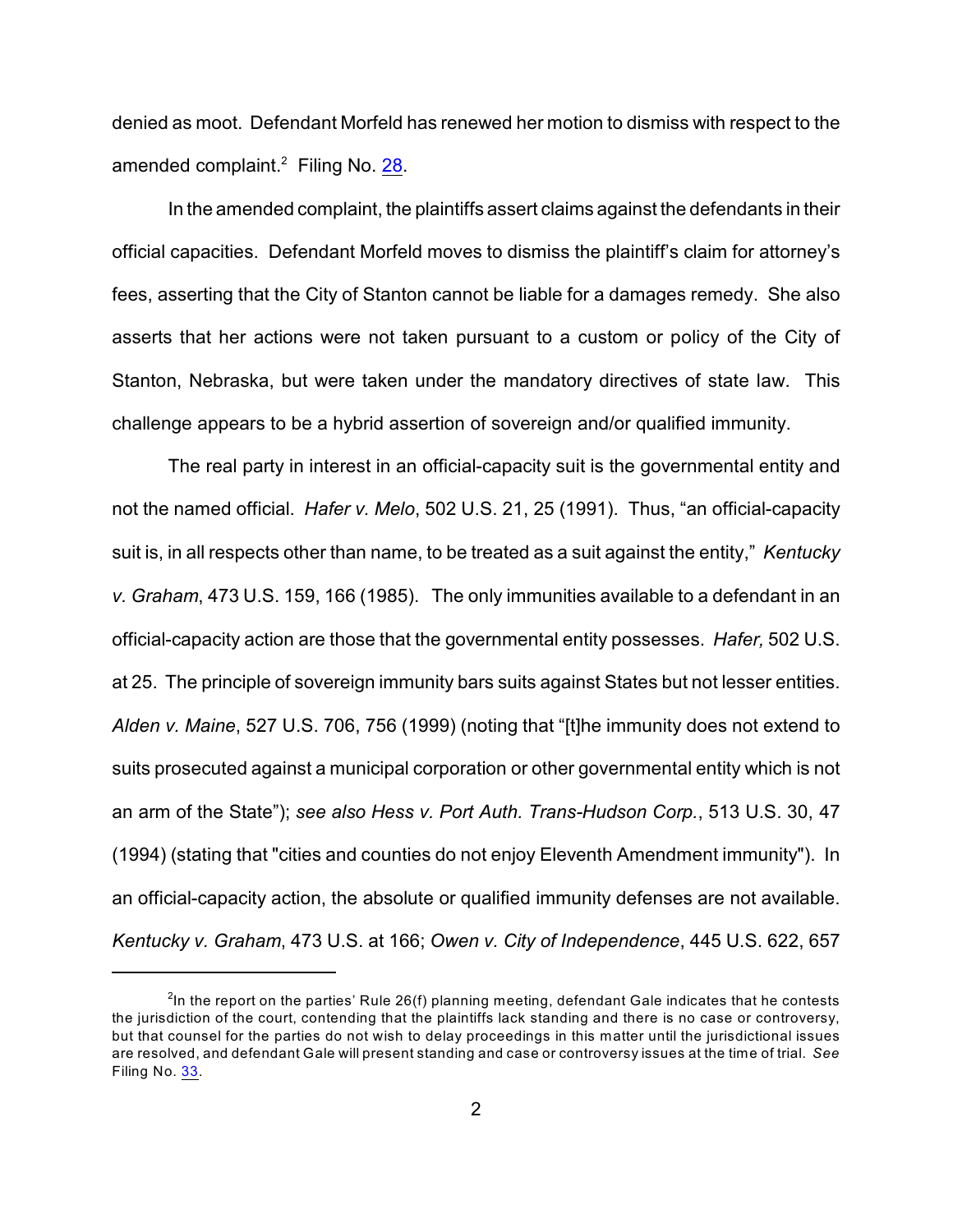(1980) (holding that municipalities are not afforded qualified immunity for their good-faith constitutional violations).

To "establish *personal* liability in a § 1983 action, it is enough to show that the official, acting under color of state law, caused the deprivation of a federal right." *Kentucky v. Graham*, 473 U.S. at 166 (emphasis in original). More is required in an official-capacity action, however, for a governmental entity is liable under § 1983 only when the entity itself is a "'moving force'" behind the deprivation; thus, in an official-capacity suit the entity's "policy or custom" must have played a part in the violation of federal law. *Id.; see Monell v. Department of Social Servs. of New York,* 436 U.S. 658, 694 (1978) (when the execution of a government's policy or custom, whether made by its lawmakers or by those whose edicts or acts may fairly be said to represent official policy, inflicts an injury, the government as an entity can be held responsible under § 1983). There must also be a direct causal link between the violation and a deliberate choice made by the municipality to follow a particular course of action from among various alternatives. *See City of Canton v. Harris*, 489 U.S. 378, 386 (1989); *Pembaur v. Cincinnati*, 475 U.S. 469, 483 (1986).

Under *Ex parte Young,* a private party can obtain prospective injunctive relief in federal court against a state official, even if the Eleventh Amendment otherwise protects the state and its officials from being sued in federal court. *Ex parte Young*, 209 U.S. 123, 159 (1908). A state's Eleventh Amendment immunity does not prevent "an award of attorney's fees ancillary to a grant of prospective relief" pursued under *Ex parte Young. Missouri v. Jenkins*, 491 U.S. 274, 279 (1989).

3